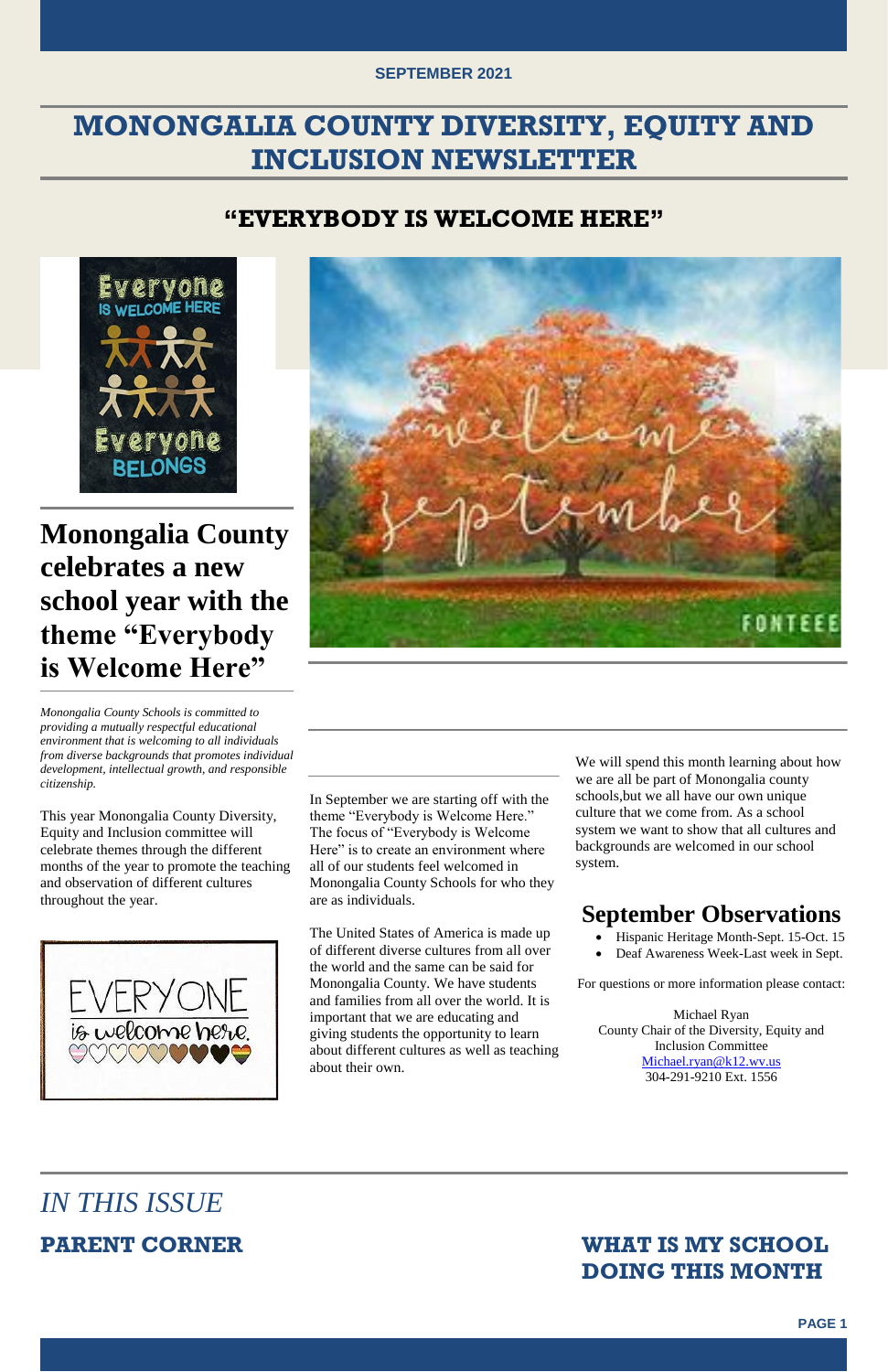#### **MONONGALIA COUNTY DIVERSITY, EQUITY AND INCLUSION NEWSLETTER**



#### **PARENT CORNER**

October is "Language is unique all over the world"

This month will focus on the unique languages that are all over the world and in Monongalia County. We will also talk about the benefits of learning a second language and how you can support this at home with your kid(s).

*The parent corner is optional reading for parents that are looking for additional resources or ideas at home. Monongalia county schools in only providing optional resources and respects everyone's differences.* 

#### **Preview to next Month**

The theme, "Everybody is welcome here" teaches our students about acceptance of others.

### **October Observations**

- Down Syndrome Awareness Month
- Global Diversity Awareness Month
- Italian-American Heritage Month
- LGTB History Month
- National German-American Day- Oct. 6th
- National Stop Bullying Day- Second Wednesday in Oct.

*\*Please note that these are not all observations throughout the month. If any were missed that relates to Diversity, Equity and Inclusion it was not intentional\**

Acceptance is not something that we should talk or discuss with our kids every once in a while. It is something that should be a part of our daily discussions with our kids.

Having daily discussions can help our children understand and appreciate differences. It will help encourage respect for others and developing a deeper understanding of self.

Penn State University created an inclusivity toolkit to help parents teach their kids about Acceptance. Here is the link (Inclusivity [\(psu.edu\)](https://inclusivity.psu.edu/wp-content/uploads/2020/10/inclusivity-toolkit.pdf) Some general tips from the toolkit are:

- **Be a good example** The first step for effective teaching is being a good example. Demonstrate respect and consideration for all—regardless of their difference. Take moments throughout the day to find teachable moments and conversations with your child.
- **Be available** Make time for discussion and meaningful dialog with your child. When questions arise, be prepared to put other issues aside and show genuine interest in their thoughts and experiences. Always be available for more discussion. This will communicate that it is okay to notice and discuss anything, so long as it is done with respect.
- **Be prepared** Whether you are a parent, grandparent, teacher or caregiver of any kind, it is a good idea to think about diversity issues in advance so you are neither surprised, nor embarrassed and can respond to sensitive topics with care and confidence.
- **Be age appropriate** At an early age, children can be reminded that

people are different in many ways. It is rare to find two people who look, sound, or act alike.

"We are all people, and our differences are normal. Look at the children in your school. They are all children, going to school together, but do any of them look like you, or like exactly the same things that you like?"

Discussions of this kind can pave the way for more sensitive topics as they grow and develop.

There are more tips and resources in the toolkit listed above.

#### **Talking to your teenager**

It is usually easier to talk and teach your adolescent child about acceptance. Having these conversations with your teenager can be a little more difficult.

Social pressures can come into play. Teens often form groups or have a group of close friends. These groups are often held together by similar interests.

Teens are more likely to conform to one another and diversity can at times seem threatening. Sometimes it can be hard for teens to formulate their own thoughts outside of their group of friends.

Here are some things that parents can do to help teach acceptance:

- **Help broaden their social circle**-Try and find ways to give your teen opportunities to participate in extracurricular, community and volunteer activities that may bring them into contact with people outside of their regular group of friends. Not only can this help with opportunities for more diversity, but this can help with the feeling to conform if they have different social groups.
- **Monitor media**-Technology is a big part of our everyday lives and even a bigger part of a teenager's life. While parents generally spend less time overseeing a teens media use, it is still important to occasionally monitor what they are doing and watching.

These days kids are being flooded with different amounts of information through these different media platforms that may be different from your own thoughts and views. Being aware of what your teenager is doing can help with promoting acceptance.

• **Keep talking to your teen-** Having conversations with your teenager is important. Look for daily teaching opportunities to have conversations to get their thoughts and opinions on certain topics.

It is also important to give your thoughts and opinions too as they can have an impact on them.

Remember that they may have different viewpoints than you and that is okay. Don't turn it into an argument. Listen to what they are saying and seeing their perspective. It will help keep the door open for further conversations in the future.